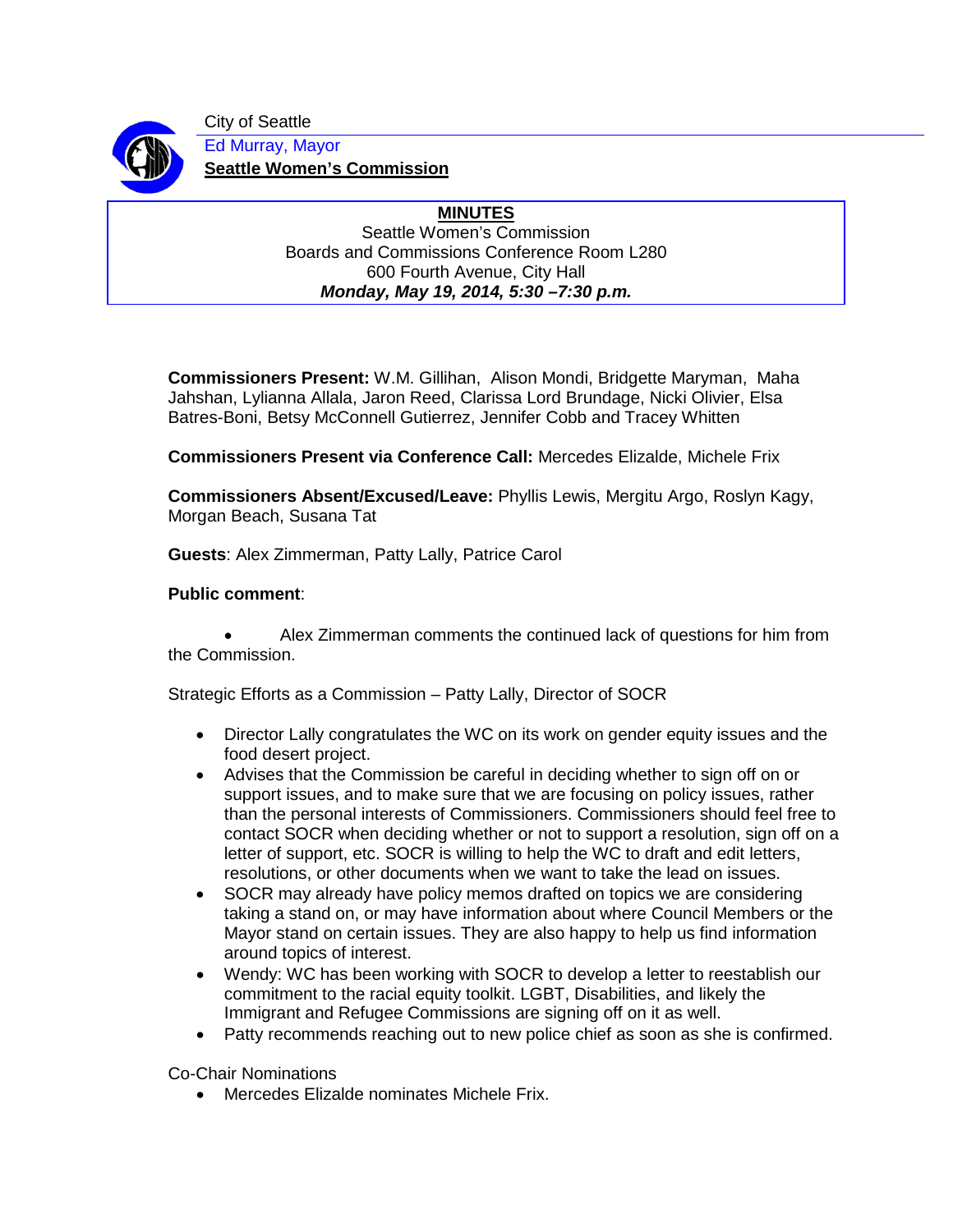- Michele Frix nominates Mercedes Elizalde.
- Mercedes Elizalde also nominates Liz Kellogg.
- The Commission will vote on the nominations during next month's meeting.
- The Chair positions for the Domestic Violence and Economic Opportunities Subcommittees are open as well.

Seattle 2035 Presentation and Q&A - Patrice Carol

- 20-year vision, guides growth and city investments and protects regional resources (required by the Growth Management Act)
- "Urban village" strategy focusing growth in designated places, including urban centers with high density, access to transit, and employment (ex: downtown); hub urban villages (ex: Ballard, Lake City, with a mix of residential and commercial); residential urban villages (mostly residential, not much employment); and manufacturing and industrial centers (almost exclusively employment-focused)
- Comprehensive Plan is statutory, so it carries more legal weight than other strategic plans (ex: Bicycle Master Plan, Transit Master Plan)
- Technical analysis of different potential patterns of growth through October 2014, followed by review and public discussion in December. The Mayor will make his recommendations in February and City Council is set to adopt plan June 2015. Public input to be solicited throughout.
- Looking for organizations to be outreach partners and commit to share information about the process and engage their members in attending public events, completing surveys, or otherwise sharing their comments.
- Maha comments on how important it is to engage youth in this discussion and asks about plans for youth outreach and making the information accessible to youth. Outreach to immigrant communities important as well.
	- o Patrice: Hoping to work with the Youth Commission, have already met with Puget Sound Off as well. Also want to reach out to diverse audiences, since the city is becoming much more diverse over the next 20 years.
	- o DON has recommended having small group meetings in immigrant communities and also using POELs to help facilitate their participation in larger city-wide meetings.
- Bridget comments about the importance of transportation issues being addressed, including transportation issues specific to women.
- Clarissa asks about the biggest issues coming up in open houses and outreach. Patrice says that affordable housing and transit are some of the biggest, and that there is anxiety for many commenters around the high level of change over the last few years in terms of development.
- June 24: interactive presentation at Seattle Center with stations, opportunities for people to participate in polls, etc.

Speaker from Tenant's Union unable to attend

Debrief from meeting with CM Harrell – Jaron Reed

- Background: Ban-the-box initiative for employment (preventing employers from using criminal background to immediately disqualify an applicant) went forward and became law, but the housing aspect of it has stalled.
- CM Harrell is supportive of introducing legislation expanding it to housing, and CM O'Brien may want to introduce it as well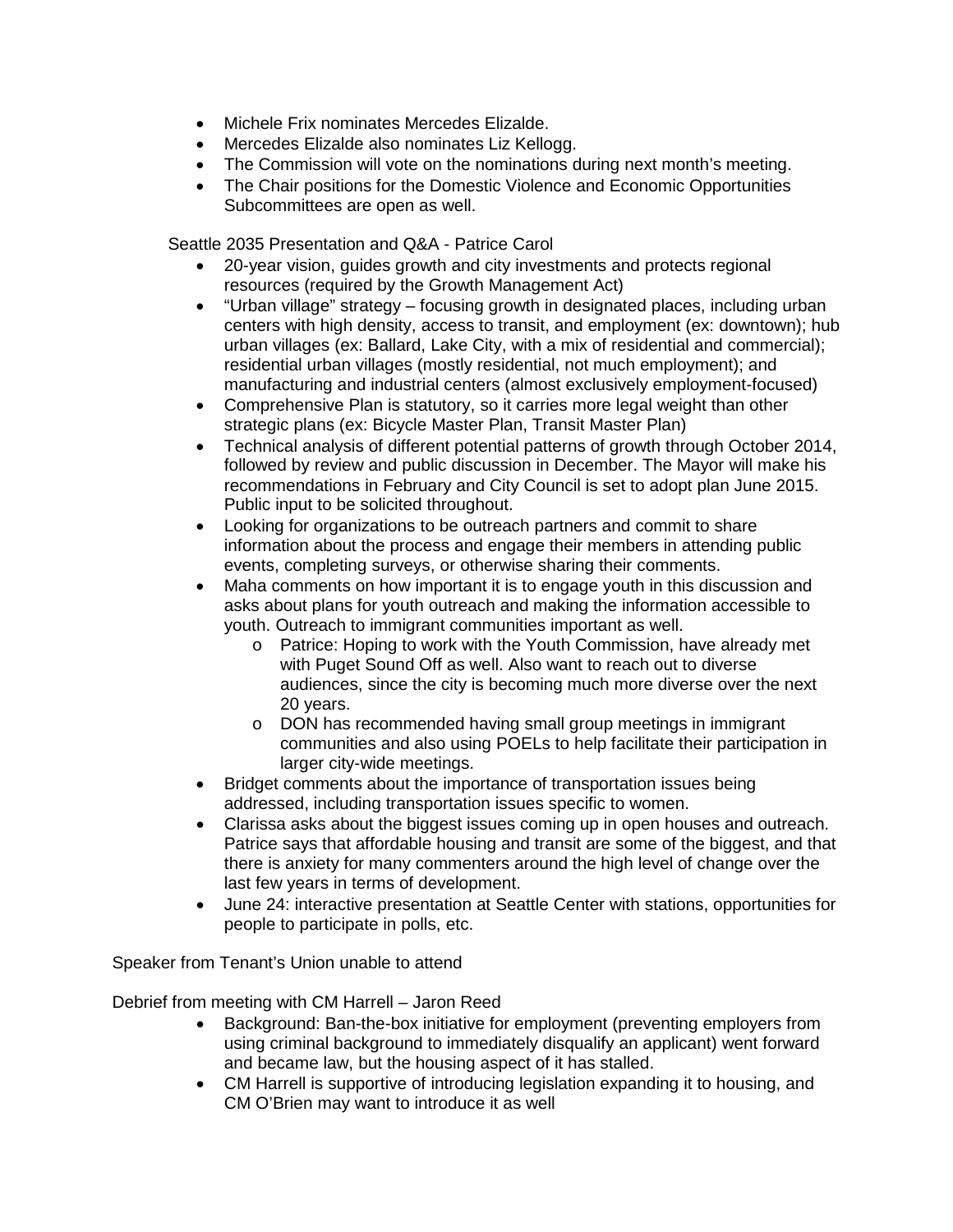• CM Harrell also shared his interest in supporting young women in breaking into the world of business and possibly supporting an event focused on this

Update from Housing and Homelessness Subcommittee – Alison Mondi

- Have been looking at the possibility of ban-the-box legislation around housing exploring ways this may work
- Making connections with service providers in the community about their perspectives on where there may be gaps in terms of shelter, transitional, and permanent housing
- Specific work plan item around the Fair Tenant Screening Act informing women and families about their rights and what recourse is available if they feel that their rights have been violated
- "Super committee" of housing and homelessness subcommittees from across various Commissions (I&R, Human Rights, LGBT) met several weeks ago to look for areas of shared interest/overlap
	- o Ex: Availability of shelter and housing for families (especially larger families); sensitivity and availability of services for members of the LGBT community who are homeless
	- o Considering putting together a joint letter to express concern about need for additional shelter services and affordable housing

Potential for collaboration with LGBT Commission

- June 1, 11am:  $2^{nd}$  annual Flag-raising event to commemorate opening of Pride month, and the LGBT Chair has asked whether anyone from the WC would like to be present for that ceremony.
- June 29 Seattle Pride Festival. Commissioners who would like to walk can get a t-shirt – just give Marta your size.

SOCR Update – Lauren Orton

- 29 new charges in month of April; closed 20. Much higher level than usual.
- City Council votes tomorrow on Gender Equity Resolution.
	- o A listening session with Mayor's Office, CM Godden, and Task Force members coming up soon. Next session will likely be with Women's Commission.
- Working on letter of support re: racial and gender equity LGBT Commission would like to sign off as well and asked that gender identity be added, so we're working on adding that in.

Jeanette Williams Award – seeking nominations (can be a person or an organization)

- Focused this year on gender equity
- Elsa suggests that we create a more scripted form to send out to community groups/organization requesting nominations
- Wendy is working on how to shape the event during which the award will be given

Meeting a**djourned at 7:10p**

## **NEXT COMMISSION MEETING: June 16, 2014 Boards and Commissions Conference Room L280**